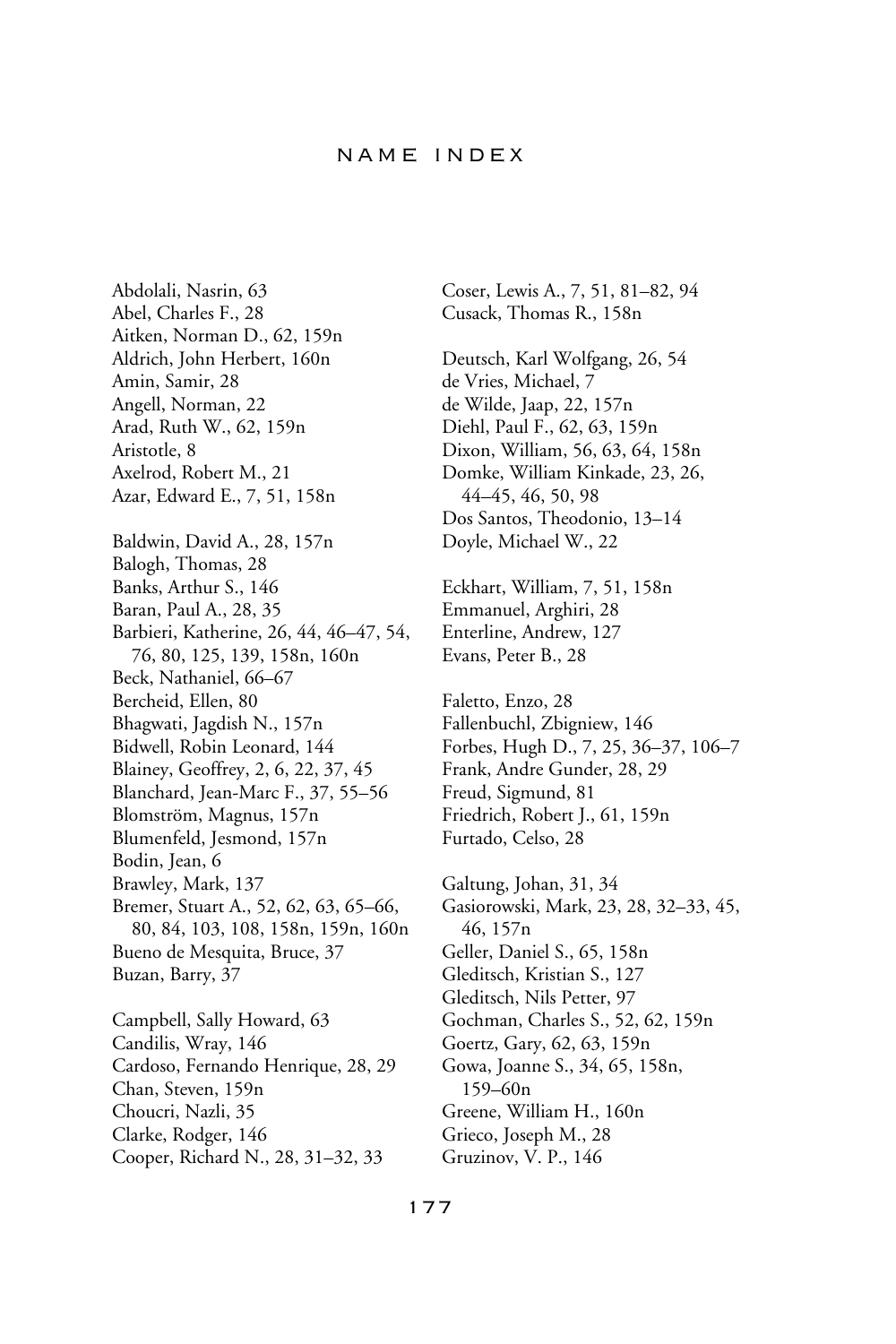Gurr, Ted Robert, 64–65, 143, 161n Haas, Ernst B., 26 Havener, Thomas, 158n Hawtry, R. G., 34 Hegre, Håvard, 97 Hendrick, Clyde, 80 Hettne, Björn, 157n Hirsch, Leonard Paul, 53 Hirsch, Seev, 62, 159n Hirschman, Albert O., 4, 10, 20, 25, 28, 29–30, 39, 157n Hobson, John A., 35–36 Hower, Gretchen, 51 Hughes, Barry B., 54, 108 International Monetary Fund, 50, 141, 142, 145, 146, 147, 158n Inter-University Consortium for Political and Social Research (ICPSR), 145, 159n Irwin, Douglas, 4, 8 Jaggers, Keith, 64–65, 143 Jones, Daniel M., 52, 84, 108 Kang, Heejon, 158n Kaser, M. C., 146 Katz, Jonathan N., 66–67 Kegley, Charles W., 28, 32 Kenen, Peter B., 157n Kennedy, Peter, 161 Keohane, Robert O., 12–13, 30–31, 37, 39, 157n Kim, Sung Hee, 80 King, Gary, 99, 160n Kugler, Jacek, 65 Lascelles, David, 146 Lavigne, Marie, 146 League of Nations, 142, 145 Lenin, Vladimir Ilich, 35–36 Levy, Jack S., 26, 37, 158n, 160n

Liao, Tim Futing, 160n

Liberman, Peter, 24 Maddala, G. S., 160n Maddison, Angus, 106 Maher, Paul, 146 Mansfield, Edward D., 45, 47, 127, 158n Maoz, Zeev, 52, 63, 108 Marx, Karl, 1, 10, 19, 21, 35 Mastanduno, Michael, 28 McElvey, W., 160n McDonald, Judy, 23, 24, 25, 45, 46, 55 Midlarsky, Manus I., 158n Mill, John Stuart, 10 Mitchell, Brian R., 145 Mitrany, David, 26 Montesquieu, Charles de Secondat, baron de, 1, 26, 106 Moon, Bruce, 63, 158n Moore, Will H., 64–65, 143 Morgan, T. Clifton, 63 Morgenthau, Hans Joachim, 65 Myrdal, Gunnar, 28, 29

Naor, Arye, 64 Neff, Stephen, 8–11, 38 Nelson, Forrest D., 160n North, Robert Carver, 35 Nye, Joseph S., 6, 12–13, 30–31, 37, 39, 157n

Oneal, John R., 23, 45, 46, 47, 56, 76 Organski, A. F. K., 65 Papayoanou, Paul A., 160n Peace Science Society website, 139 Peres, Shimon, 64 Plato, 8 Polachek, Solomon W., 22, 23–25, 45,

46, 51, 55, 63, 64, 79, 158n Pollins, Brian M., 63, 158n Powell, Robert, 28 Prebisch, Raul, 28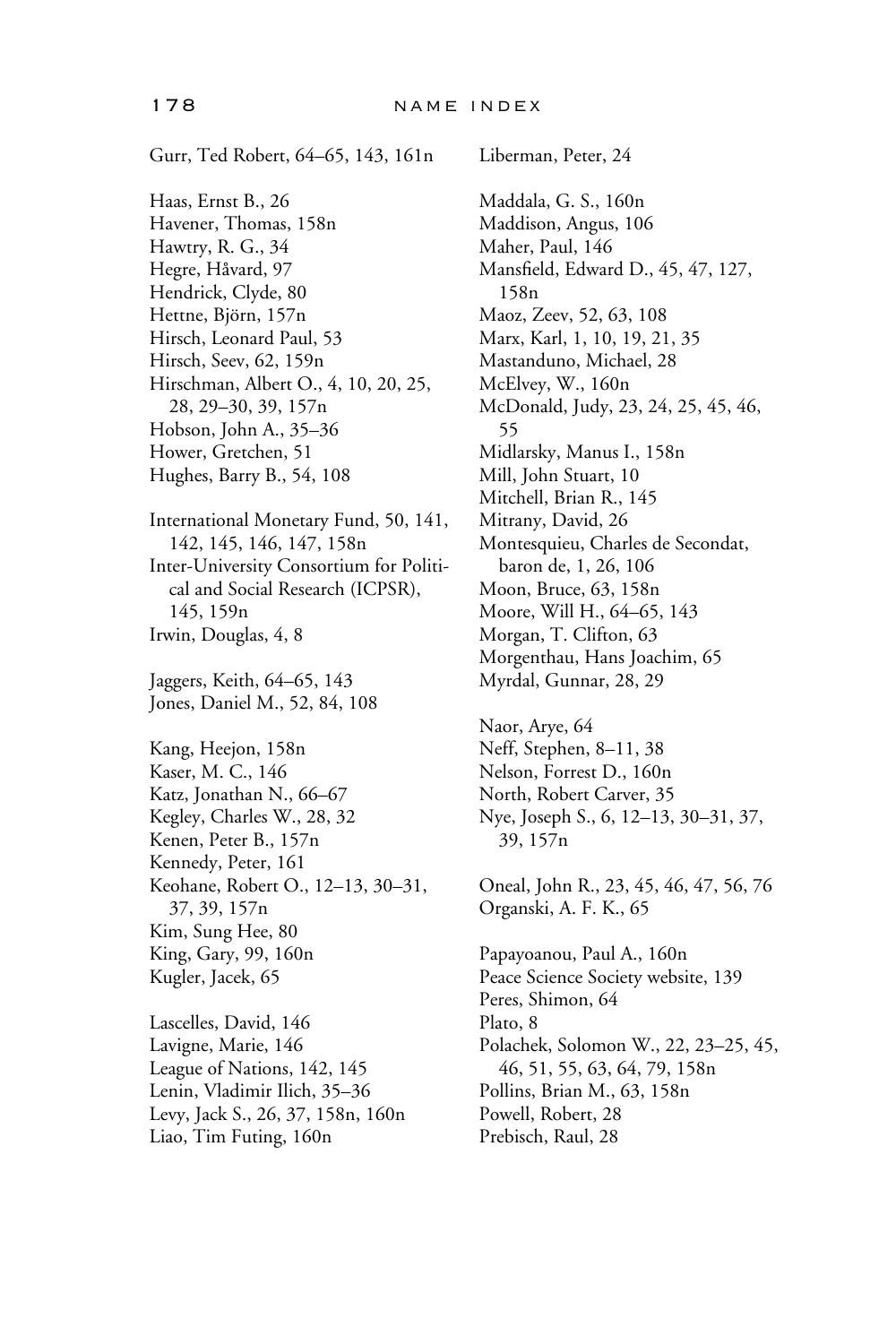Pruitt, Dean G., 80 Putnam, Robert, 137 Quigley, John, 146 Radice, E. A., 146 Ray, James Lee, 23, 26, 45, 46, 63, 76, 159n Raymond, Gregory A., 63, 64, 97 Reuveny, Rafael, 158n Richard, Samuel, 25, 26 Richardson, Lewis Frye, 51 Richardson, Neil R., 28, 32, 51 Ripsman, Norrin M., 37, 55–56 Rogowski, Ronald, 137 Rosecrance, Richard N., 24–25, 36, 45, 137 Rubin, Jeffrey Z., 80 Rummel, Rudolph J., 159n Russett, Bruce M., 23, 33, 38, 45, 46, 47, 56, 63, 64, 76, 158n Sabrosky, Alan Ned, 160n Savage, I. Richard, 54 Sayrs, Lois W., 7, 23, 35, 45, 55, 157n Schafer, Philip, 159n, 161n Schneider, Gerald, 44, 46–47 Schwebach, Valerie L., 63 Seers, Dudley, 29 Selfridge, H. Gordon, 22 Senese, Paul D., 92 Sering, Max, 29 Simmel, Georg, 7, 55, 81 Singer, Hans W., 29 Singer, J. David, 7, 18, 52, 65, 84, 108, 158n

Small, Melvin, 7, 65, 158n Smith, Adam, 10, 20 Snidal, Duncan, 28 Snyder, Jack, 127 Soroos, Marvin, 6, 7 Spiegel, Henry William, 4, 6, 8, 10, 157n *The Statesman's Yearbook,* 144–45, 161n Stein, Arthur A., 20, 137 Sweezy, Paul Marlor, 35 Takayama, Akira, 157n Teachman, Jay, 79 Tétreault, Mary Ann, 28 Thompson, William R., 127 Tucker, Richard, 66–67, 127 Turpin, William Nelson, 146 United Nations, 146 Vasquez, John A., 62–63, 158n Viner, Jacob, 4, 8, 22, 157n Vuchinich, Samuel, 79 Wallensteen, Peter, 28, 31, 46, 48 Waltz, Kenneth Neal, 6, 35, 36, 45, 63, 107–11, 117 Wang, Yijia, 97 Ward, Michael D., 127 Wattenberg, Ben J., 145 Weede, Erich, 65 World Bank, 159n Yates, P. Lamartine, 160n Zavoina, R., 160n Zhang, Renze, 146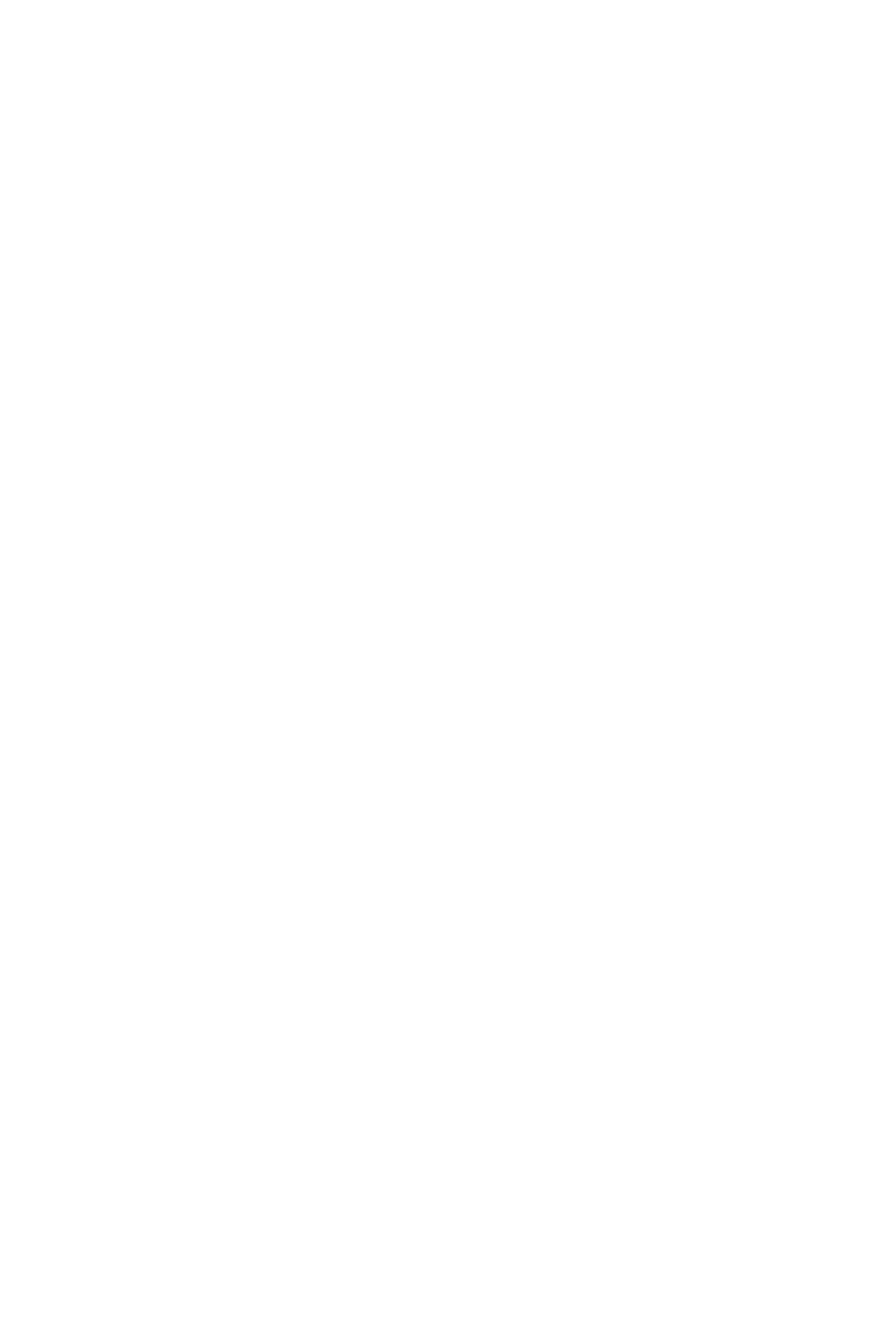# subject index

Alliances, 12, 160n data, 160n and trade patterns, 34, 111, 112–18, 159–60nn. 22, 24 variable, 65, 69, 73–74, 88, 90, 94, 101, 102 Asymmetrical dependence, 3, 28, 122, 123 and conflict, 39–41, 69, 127, 130–33 and hostility, 33 and power, 28, 30, 31, 33, 65–66 *See also* Dependence Austria-Hungary, trade with major powers, 112–18, 149–56 Battle fatalities and interdependence, 90–93 measure, 85 c.i.f., 141 Civil wars, 6–7, 80, 94, 108, 124 Class, economic, 19, 21, 35, 98 Close relationships, 6, 7, 32, 80–82, 94, 123, 136 Cold War, 1, 64, 117 postwar era, 1, 48, 126, 128, 130 Colonialism, 127, 128, 140 Composite Index of National Capabilities (CINC), 66 Conflict, 108, 158n escalation of, 80, 84, 88–90, 93, 112 evolution of, 79 intensity of, 7, 80–82, 90, 92, 93 measures of, 51 resolution of, 80, 82, 87, 124, 125 settlement of, 80, 82 severity, 82, 85, 88, 90 study of, 44

*See also* Militarized Interstate Dispute (MID) Constructive engagement, 2, 32, 56 Contact, beliefs about, 6–7, 22, 26, 27, 35–37, 135–36 Contiguity, 62–63, 69, 87–88, 90, 101, 102, 135, 159n Control variables, 4, 62–67, 69–70, 73, 74, 76, 84, 85, 87, 89–90, 100–102 alliances, 65, 69, 73–74, 88, 90, 94, 101, 102 contiguity, 62–63, 69, 87–88, 90, 101, 102, 135, 159n democracy, 63–65, 69–70, 87–88, 90, 91, 92, 93, 101, 102, 135–36, 159n peace-years measure, 66–67, 69 power (capabilities), 65–66, 90, 101, 104 temporal dependence, 66–67, 69 Cooperation, 21, 136, 158n coexistence with conflict, 7, 51, 81, 93, 95, 123, 125 and interdependence, 2, 6 and peace, 20, 50, 125 and trade, 10 Correlates of War (COW) Project, 52, 66, 139, 143, 158n, 161n

Data alliance, 159n CINC, 66 contiguity, 159nn. 17, 18 exchange rates, 112, 143–44, 161n GDP, 72, 159n limitations of, 49–50, 55–56, 82, 100, 112, 160n Militarized Interstate Disputes, 52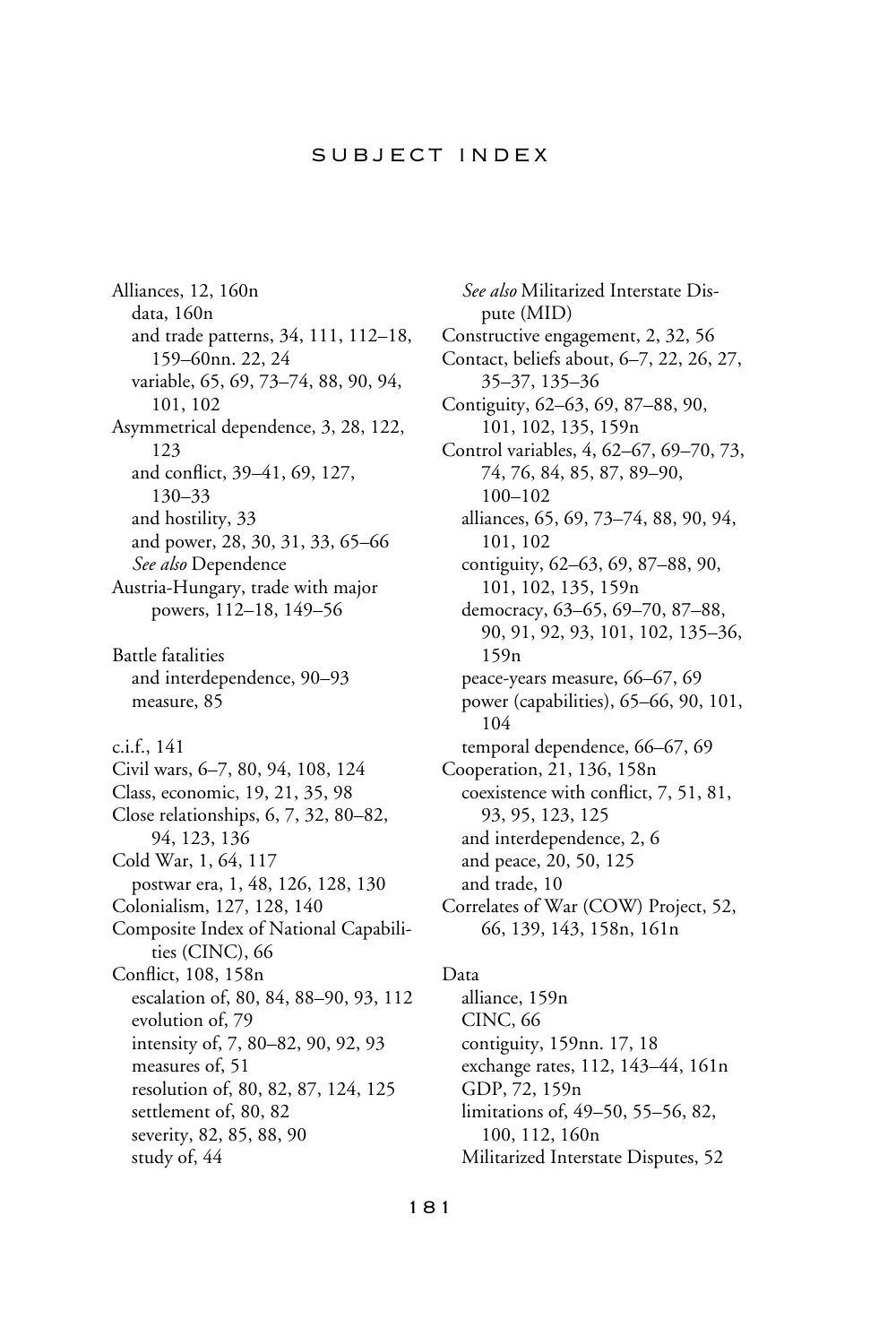Data (*continued*) missing data, 50, 76, 139–43, 146, 147, 158n, 161n Polity II, 143, 161n Polity III, 64–65 trade, 49, 50, 55, 112, 139–47, 158n, 160n Democracy, 2, 26, 32, 63–65, 124–25, 127, 157n, 158n, 159n variable, 63–65, 69–70, 87–88, 90, 91, 92, 93, 101, 102, 135–36, 159n Dependence, 136 conceptions of, 12–14, 53 and development, 29 economy dependence measures of, 54, 57–62, 82, 86, 88 and foreign-policy compliance, 32 and hostility, 31, 33, 81–82 and interdependence continuum, 40, 130 measures of, 53, 57–62, 100 partner dependence measures of, 57–62, 82, 86, 88, 118 and war, 98 *See also* Asymmetrical dependence; Interdependence; Symmetrical Dependence Dependency theory, 13–14, 28–29, 53, 66, 157n Dependent variables, 49–51, 84, 85, 99 Developing states, 28 data on, 140 relations with developed states, 29, 30, 34, 36, 127, 158n relations with developing states, 157–58n Economic nationalism, 5, 10, 11, 38 Economy dependence measures, 54, 57–62, 72–75, 86–93 Elasticity measures, 25, 55–56

Escalation of conflict, 80, 84, 88–90, 93, 112

Exchange rates, 112, 143–44, 161n Expected utility, model of trade and conflict, 23–24, 79–80 Exports, 24, 30, 99, 100 beliefs about, 9 data on, 140, 141, 146 trends in, 106–7 f.o.b., 141 Force, use of, 83, 85, 93 Foreign trade. *See* Trade France, trade with major powers, 112–18, 149–56 Functionalism and neofunctionalism, 26 Gains from trade, 23, 24, 27, 30, 38, 55, 81, 82, 122, 129, 133, 134 GDP data, 55, 72, 99, 159n variable, 100, 103–4 General trade, 140 Germany, trade with major powers, 112–18, 149–56 Globalization, 18, 74, 106, 118 Human nature, 5, 10, 20–21 Imperialism, 34, 35–36, 128 Imports, 9, 24, 30, 99 data on, 140, 141, 146 Independent variables, 49, 53–67, 84, 89, 99–101 Interaction effect, 57, 60–61, 69, 71, 72, 135, 159n Interconnectedness, 13, 39, 60 Interdependence, 7, 129, 136, 137 and battle fatalities, 90–93 conceptions of, 12–14, 53–54, 97, 109–10, 118 and dependence continuum, 40, 130 and disputes, 68, 75 economy dependence measures of, 54, 57–62, 72–75, 86–93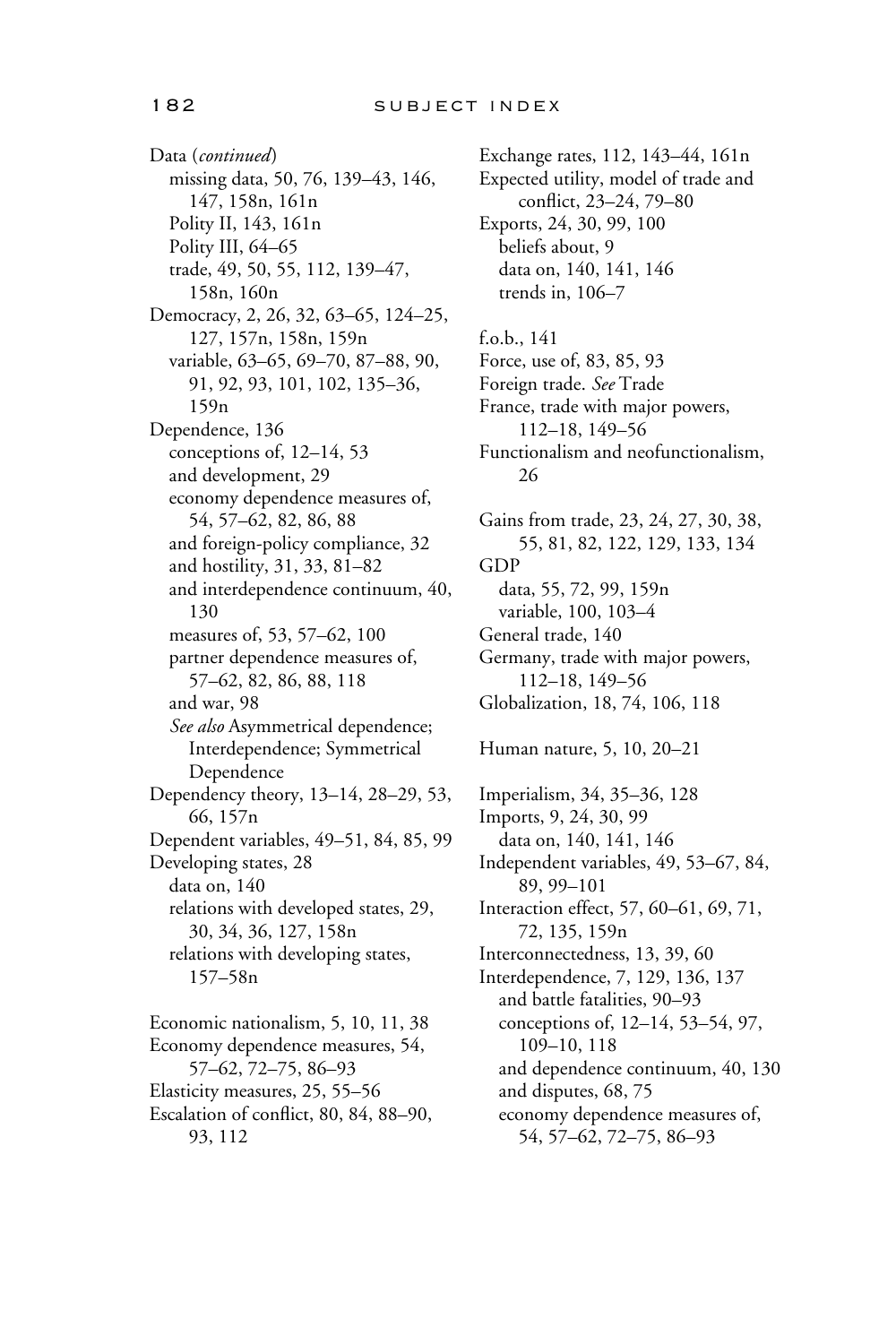and hostility, 82, 94 index of, 60–61, 67–69, 72–73, 86–92 link to trade, 12 measures of, 53, 57–62, 97 and negotiated settlements, 86, 87 partner dependence measures, 54, 57–62, 67–72, 86–93, 130 and war, 89 *See also* Dependence International trade. *See* Trade International Trade Database, 139–47 Interwar period, 115–17 Italy, trade with major powers, 112–18, 149–56 Japan, trade with major powers, 112–18, 149–56 Lateral pressure theory, 35 Level of analysis, 18, 48, 97, 119, 121, 158n dyadic level, 36, 45, 48, 49, 53, 97, 101, 105, 118, 119, 122, 158n national or monadic level, 98, 119, 121, 158n system level, 24, 36, 44–45, 48, 98, 105–6, 118, 119, 121, 158n Liberalism, 123, 124, 133, 157n basic tenets, 18–21 classical liberalism, 10, 20, 25, 98, 106, 157n contemporary liberalism, 6, 26, 157n neoliberalism, 37 on trade, 5, 11, 30, 34, 64, 66, 79, 97, 135 on trade-conflict relationship, 1, 2, 3, 17, 22–27, 30, 41, 52, 77, 80, 95, 98, 111, 126 on interstate ties, 6, 39, 82 Likelihood ratio test, 70, 71, 89 Logit regression, 85, 88, 160n

Major powers, 35, 110

trade between, 35, 112–18, 149–56 Marxism, 123 basic tenets, 18–21 neo-Marxism, 13, 23, 27–29, 34, 35, 41, 66 on trade-conflict relationship, 35–36 on unequal exchange, 29, 34 Marxist-Leninist thought, 35–36 Mercantilism, 5, 9–10, 19, 35 Militarized Interstate Dispute (MID) coding decisions, 53, 158–59n data set, 52, 83, 89 defined, 52 escalation of, 89, 93 intensity of, 85, 92 involvement in, 101–5 negotiated settlements, 86–88, 93 rarity of, 129, 134 severity of, 85, 93, 108 trends in, 108–10 See also Conflict Missing data, 50, 76, 139–43, 146, 147, 158n, 161n Multicollinearity, 60–62, 159n

National interest, 10, 20, 21, 24, 124 Negative binomial regression, 99, 101 Negotiated settlements, 82, 84–88, 93, 121 Net conflict measure, 51, 125, 158n Ordered logit regression, 85, 90, 160n Partner dependence measures, 54, 57–62, 67–72, 86–93, 130

Peace, conceptions of, 31, 50–52 Peace-years measure, 66–67, 69 Physiocrats, 9 Polity II, 143, 161n Polity III, 64–65 Power concentration of, 107–8 and dependence, 9, 13, 28, 29–30, 33, 124